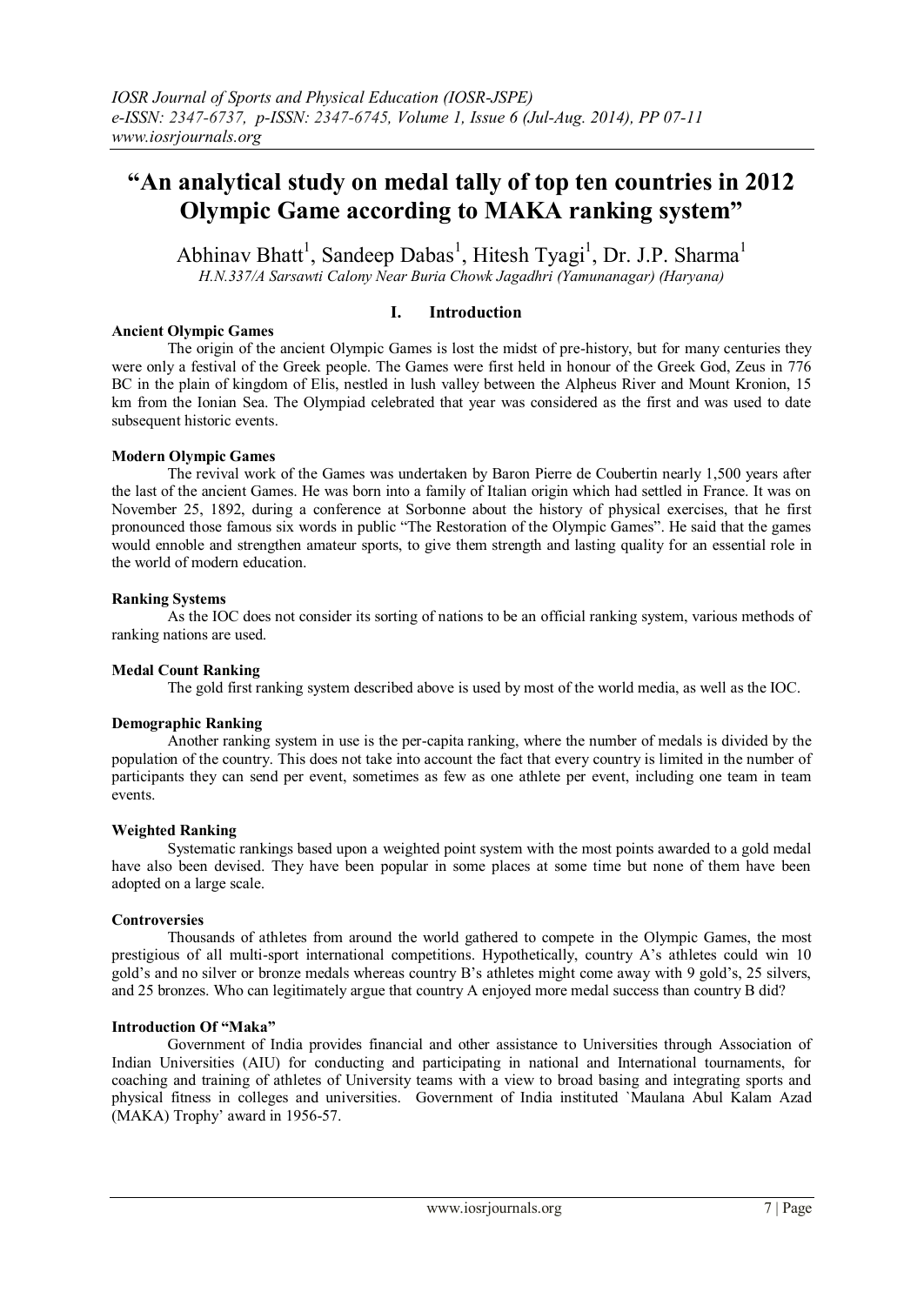# **Method Of "Maka"**

Based on the level of competitions and prioritization of sports in the changed scenario, various national and international competitions/championships and Inter-University tournaments have been regrouped for computation of marks for the purpose of selection of MAKA Trophy award as follows:

# **1. Categories Of Tournaments:**

#### **Category – A-I**

- 1. Olympic Games
- 2. World Championships
- 3. World Cups
- 4. Davis Cup
- 5. Thomas Cup
- 6. Uber Cup
- 7. Para Olympic Games
- 8. Winter Olympic Games

# **2. MARKS CRITERIA:**

## 2.1 **National and International Competitions (Team & individual events):**

Upon securing 1st, 2nd, 3rd and 4th position in team/individual events, the University concerned will get the following marks depending upon the category of event.

# **II. Stetment Of The Problem**

The purpose of the study is to **"An analytical study on medal tally of top ten countries in 2012 Olympic Game according to MAKA ranking system".**

#### **Objectives Of The Study**

The objectives of the study were to analyze and compare different countries on the basis of their:

- $\triangleright$  Gold first method
- $\triangleright$  MAKA ranking method

# **Hypothesis Of The Study**

Hypothesis is a tentative testable answer to question arising in one's mind. So according to the need of the research it was be hypothesized that there would be change in the medal tally in the ranking of top ten countries of the Olympic games 2012, if they are ranked according to the MAKA ranking system.

#### **Delimitions Of The Study**

The present study was delimited to the following aspects:

- 1. The study was delimited to summer Olympic Games only.
- 2. The study was further delimited to the Olympic Game of the year 2012-13.

## **Limitations Of The Study**

The present study was limited to the following aspects:

- 1. Some of the secondary sources of the data used for gathering the required information were considered as one of the limitation of the study.
- 2. Time constraints in conducting the present researcher work were one of the limitations of the study.

## **Significance Of The Study**

- 1. The result of this is very helpful in the future planning, selection and organization of training for sports participation of Olympic Game etc.
- 2. It also forms a base for future studies.
- 3. Similar study may also be conducted on Commonwealth Games, Asian Games, and National Games.

# **III. Review of Related Literature**

**[Mark J. Dixon, Stuart G. Coles \(1996\)](http://www.math.ku.dk/~rolf/teaching/thesis/DixonColes.pdf)** found in his study parametric model is developed and fitted to English league and cup football [data](http://www.scibet.com/articles/) from 1992 to 1995. The model is motivated by an aim to exploit potential inefficiencies in the association football betting market, and this is examined using bookmakers' odds from 1995 to 1996. The technique is based on a Poisson regression model but is complicated by the data structure and the dynamic nature of teams' performances. Maximum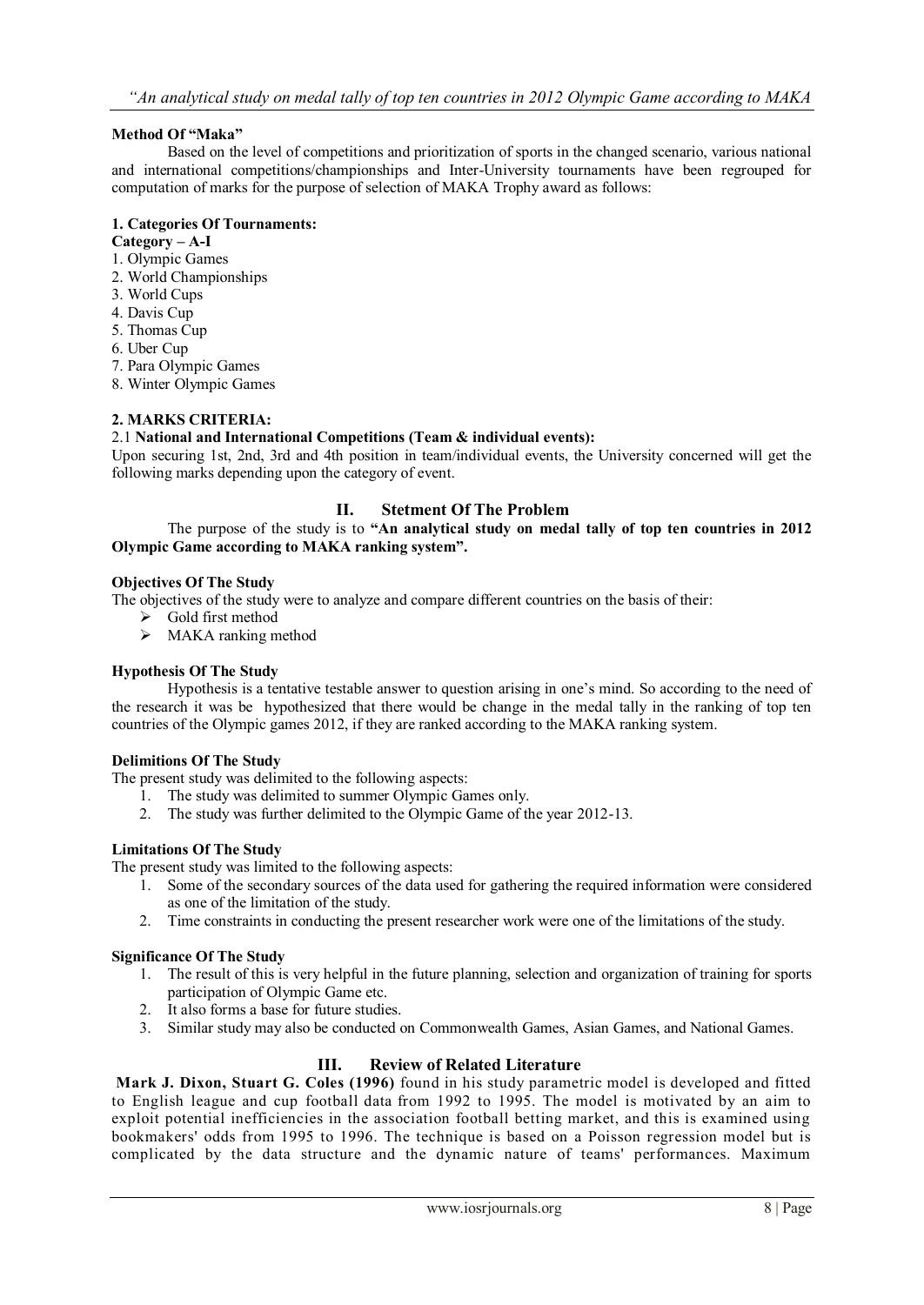likelihood estimates are shown to be computationally obtainable, and the model is shown to have a positive return when used as the basis of a betting strategy<sup>1</sup>

# **IV. Procedure And Methodology**

The present study has been designed to analyze the medal tally of top ten countries in Olympic Games 2012 according to the MAKA trophy ranking system. The design has been carefully formulated and systematically presented and explained in this chapter.

#### **Sources Of The Data**

The data for the present work had been collected from the following primary and secondary sources: **Primary Sources:**

A primary source of the data is one which contains direct or firsthand information. It may be in the form of direct reporting or direct recording of experience in the shape of a book or memoir.

- **Official records:** Annual reports, published material, official documents
- **Websites**
- **Published material:** Authors of books**,** journals and articles
- **Printed material:** reference books.
- $\triangleright$  Reviews, abstracts thesis and articles.
- **Published material:** newspaper, magazine

#### **Selection Of The Variables**

The researcher has extensively reviewed the literature available on medal tallies of different country in Olympic Games 2012. Keeping in mind the objectives of the present study following variables have been selected.

- $\triangleright$  Gold first ranking system
- > MAKA ranking system

#### **Collection Of The Data**

1

Data was collected from the selected primary sources like official documents, recordings, websites, publications, and secondary sources like books, magazines, newspaper etc. Table A represents the top ten nations and number of medals in the Olympic Games held in 2012.

| Rank           | <b>NOC</b>                 | <b>Gold</b> | <b>Silver</b>  | <b>Bronze</b> | <b>Total</b> |
|----------------|----------------------------|-------------|----------------|---------------|--------------|
| 1              | <b>United States (USA)</b> | 46          | 29             | 29            | 104          |
| $\overline{2}$ | China (CHN)                | 38          | 27             | 23            | 88           |
| $\overline{3}$ | Great Britain (GBR)*       | 29          | 17             | 19            | 65           |
| $\overline{4}$ | Russia (RUS)               | 24          | 26             | 32            | 82           |
| 5              | South Korea (KOR)          | 13          | 8              | 7             | 28           |
| 6              | Germany (GER)              | 11          | 19             | 14            | 44           |
| $\overline{7}$ | France (FRA)               | 11          | 11             | 12            | 34           |
| 8              | Italy (ITA)                | 8           | 9              | 11            | 28           |
| 9              | Hungary (HUN)              | 8           | $\overline{4}$ | 6             | 18           |
| 10             | Australia (AUS)            |             | 16             | 12            | 35           |

**Table III.1 Top Ten Countries and Number of Medal in the 2012 Olympic Games**.

<sup>1</sup>Mark J. Dixon, Stuart G. Coles –**["Modelling Association Football Scores"](http://www.math.ku.dk/~rolf/teaching/thesis/DixonColes.pdf),**http://www.scibet.com/articles/ Vol.33,p.67,(1996).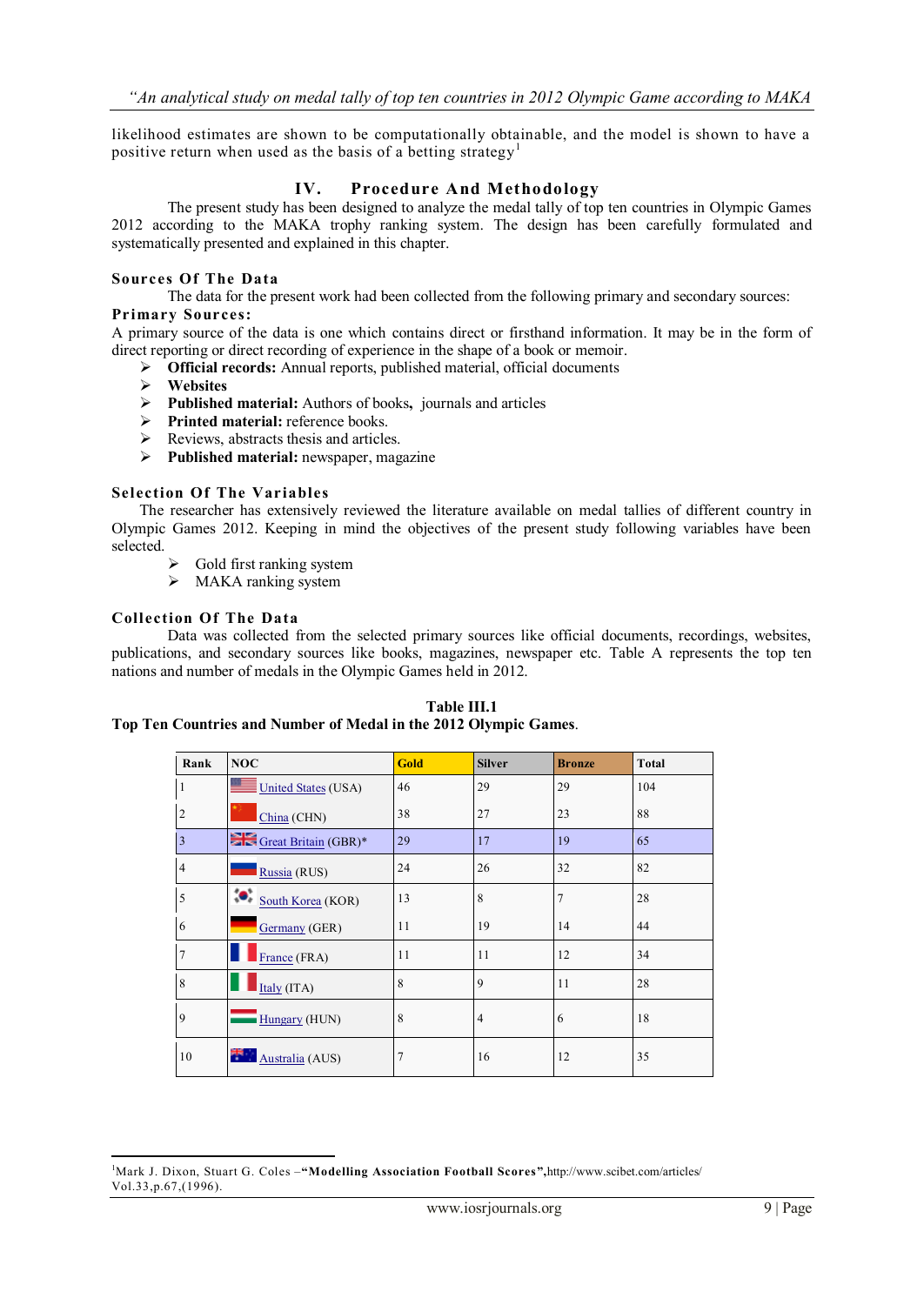# **Analysis Of Data**

In order to analyze data statistically, the data for the study was tabulated in Descriptive tables. In order to illustrate the observations on the above tables, pie diagrams, bar diagrams, have also been presented.

# **V. Findings And Results Of The Study**

The researcher was interested to study the ranking system in Olympic Games 2012 according to the MAKA ranking method. In order to achieve the above purpose, the data collected as explained in chapter III has been analyzed to discuss critically the finding and result and test the hypothesis constructed for the present study.



| Rank             | OLYMPIC RANKING                 | <b>MAKA RANKING</b>    | ACCCORDING TO       | <b>New</b>     | <b>NEW RANKING</b>                            |
|------------------|---------------------------------|------------------------|---------------------|----------------|-----------------------------------------------|
| <b>ACCORDING</b> | <b>TOP TEN COUNTRY</b>          | POINTS OF COUNTRY      | <b>MAKA RANKING</b> | Rank           | <b>ACCORDING TO</b>                           |
| TO GOLD          | <b>NAME</b>                     | <b>INDIVISDUAL AND</b> | <b>SYSTEM TOTAL</b> |                | <b>MAKA RANKING</b>                           |
| <b>FIRST</b>     |                                 | <b>TEAM GAMES</b>      | POINT OF            |                | <b>SYSTEM</b>                                 |
| <b>METHOD</b>    |                                 |                        | <b>COUNTRY</b>      |                |                                               |
|                  | <b>United States (USA)</b>      | $30700+13000$          | 43700               |                | United States (USA)                           |
| 2                | China (CHN)                     | $28600+8325$           | 36925               | 2              | China (CHN)                                   |
| 3                | Great Britain (GBR)*            | 17300+10150            | 27450               | 3              | Russia (RUS)                                  |
| 4                | Russia (RUS)                    | 26400+5950             | 32350               | 4              | $\sum_{k=1}^{\infty}$ Great<br>Britain (GBR)* |
| 5                | <b>O</b> South Korea (KOR)      | 8800+3250              | 12050               | 5              | Germany (GER)                                 |
| 6                | Germany (GER)                   | $11300+6250$           | 17550               | 6              | Australia (AUS)                               |
| 7                | France $(FRA)$                  | $9900+3825$            | 13725               | $\overline{7}$ | France (FRA)                                  |
| 8                | $\overline{\text{Italy (ITA)}}$ | 7600+3400              | 11000               | 8              | South Korea (KOR)                             |
| 9                | Hungary (HUN)                   | $5600+1850$            | 7450                | 9              | Italy (ITA)                                   |
| 10               | Australia (AUS)                 | 6900+7075              | 13975               | 10             | Hungary (HUN)                                 |